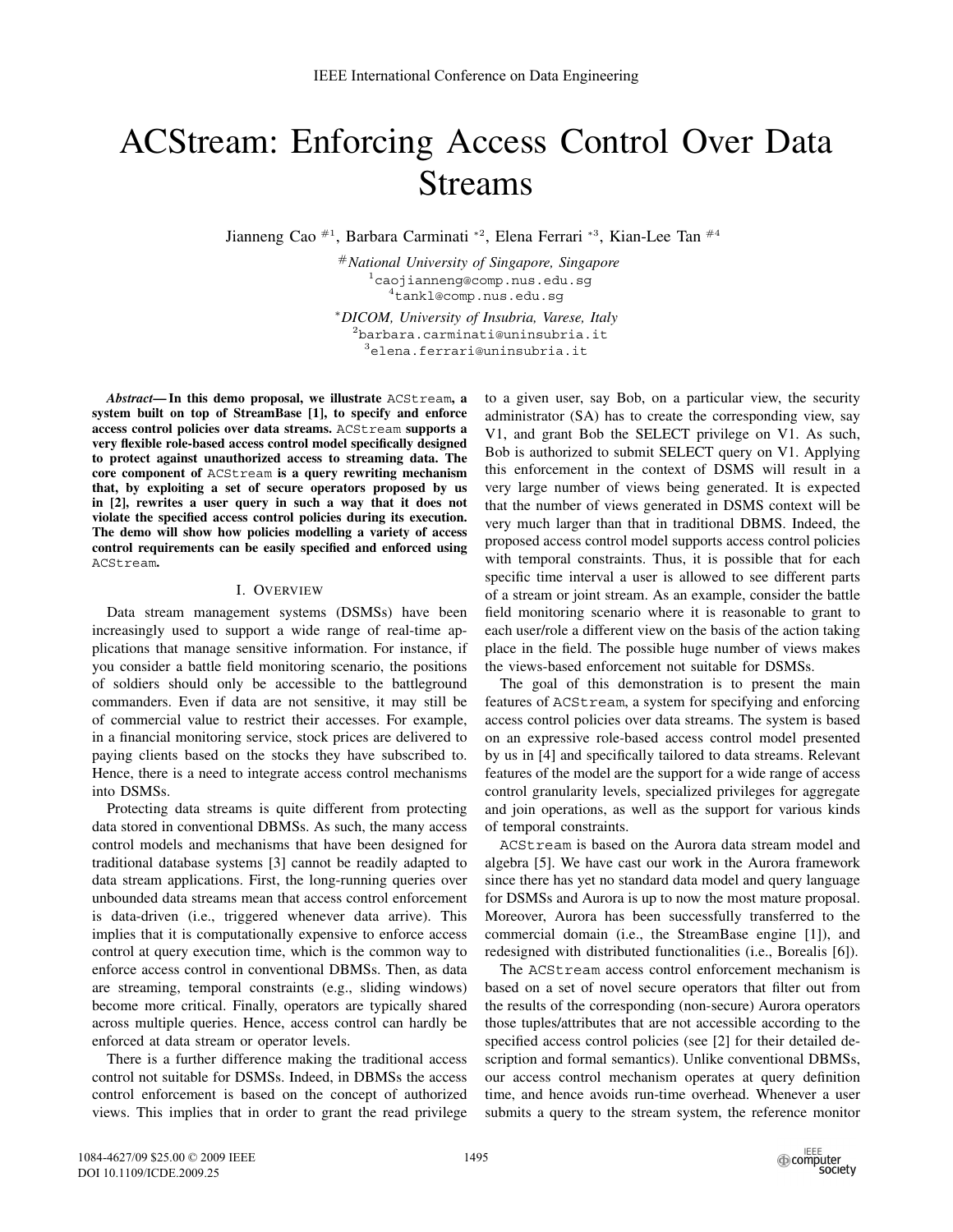checks the authorization catalog to verify whether the access can be partially or totally granted, or should be denied. In case of a partially authorized access request, the specified query is rewritten, by exploiting the secure operators, in such a way that it accesses only authorized data.

ACStream has a user-friendly GUI for both users and administrator: users are able to submit a query by simply considering the input streams without priori knowledge of the authorized views; for SA the specification of access control policies is as simple as defining a view in traditional DBMSs.

Data stream access control is a recent topic and few research has been so far performed in this area. Recently, Lindner and Meier proposed *Owner extended RBAC* (OxRBAC) security model to protect data streams from unauthorized accesses [7]. The main difference with respect to ACStream is that they apply a "post-processing" approach to enforce access control, according to which access control is performed only at the end of query specification. The main drawback of this approach is that many wasted computations may be performed, because it does not prune unauthorized tuples/attributes as early as possible. Moreover, it is possible for a user to remain "connected" to an output stream though he/she may not receive any output tuple (e.g., because his/her access rights have been revoked). By contrast, our mechanism statically rewrites the user query according to the specified policies before the query is registered into the system, it prunes unauthorized tuples as early as possible, and it avoids performing operations which at the end should be denied because of the specified access control policies. Additionally, the access control model on which ACStream is based is more expressive than the one illustrated in [7] in terms of the access requirements it can support. For instance, the mechanism described in [7] cannot handle certain queries that involve streams obtained from aggregating data over multiple streams. To the best of our knowledge ACStream is the first implemented prototype we are aware of supporting such a flexible and expressive access control model over data streams.

## II. SYSTEM DESCRIPTION

ACStream consists of two main components: a GUI for the specification and management of access control policies and a module performing query rewriting according to the specified access control policies. In the following, we briefly describe both of them. For details about the techniques please refer to the full technical paper [8].

### *A. Access control policies specification*

The access control model adopted by ACStream is rolebased and provides a wide range of granularity levels for access control. Objects to be protected are essentially *views* (or rather queries) over data streams. Access can be granted on whole data streams, as well as only on selected tuples and/or attributes of a data stream or selected attributes/tuples of joined streams. ACStream supports two types of privileges - Read privilege, for operations such as selection and projection of streams, and Aggregate privileges for operations such as Min, Max, Count, Avg, and Sum. In this way, it is possible to grant users the possibility of computing aggregate information over a data stream (e.g., the average of the heart beats of soldiers belonging to platoon X), without giving them the access to detailed data. Access to data streams can also be constrained to specified temporal intervals. Moreover, aggregate operations over the data may be constrained to specified time windows. This last feature is very relevant for data streams since we can customize aggregate operations according to data sensitivity, by regulating the size of the window over which the aggregate function can be computed. Moreover, the ACStream access control model allows one to specify policies that apply only on selected views resulting from the join of two or more streams. ACStream supports such wide range of granularity levels by using an approach similar to the one adopted by RDBMSs to define the protection objects on which a policy applies: define a view satisfying the access control restrictions and grant the access on the view instead of the base relations. However, since a standard query language for data streams has not yet emerged, we give a language independent representation of protection objects. Basically, we model a protection object by means of three components: (STRs,ATTs,EXPs), which correspond to the SELECT, FROM and WHERE clauses of a CREATE VIEW SQL statement. STRs denotes the streams over which the view is defined, ATTs denotes selected attributes within the streams composing the view over which the authorization is granted, and EXPs denotes the conditions, expressed in terms of predicates over the streams attributes, to be satisfied by the tuples belonging to the authorized view. Access control policies are stored into a system catalog, i.e., SysAuth, which is queried by the reference monitor (cfr. Figure 1) to decide the result of an access control request. ACStream provides a GUI to specify each component of an access control policy.

Table I presents an example of SysAuth catalog containing four access control policies defined for the Doctor role and referring to two streams: Position (ts, SID, Platoon, Pos) stream and Health (ts, SID, Platoon, Heart, BPressure) stream. In particular, SID and Platoon store soldier's and platoon's identifiers, respectively, both in the Position and Health streams, Pos contains the soldier's position, Heart stores the heart beats, whereas BPressure contains the soldier's blood pressure value.

The first access control policy in Table I authorizes doctors to access the position and id of soldiers belonging to their platoons (this condition is modeled as: Position.Platoon=self.Platoon<sup>1</sup>).

The second policy authorizes doctors to compute the average position of those soldiers not belonging to their platoons. This privilege is granted only during the time of action a. Moreover, this policy states that the average position can be computed only with windows of minimum 1 hour and with

<sup>&</sup>lt;sup>1</sup>We assume that each user has an associated profile, i.e., a set of attributes modeling his/her characteristics, like for instance the platoon one belongs to.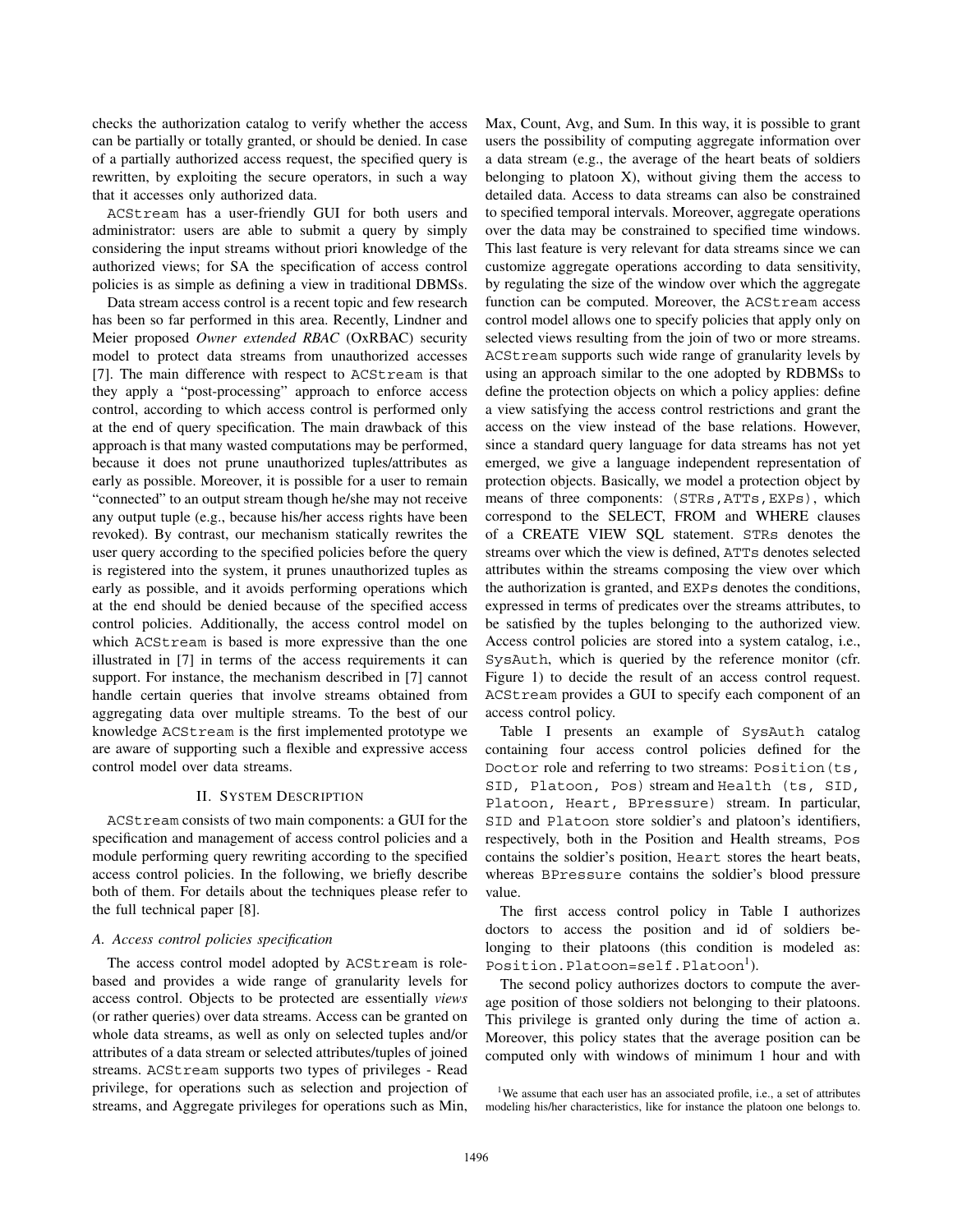| sbj    | protection object |                |                                                               | priv | gtc        |   | wtc |  |
|--------|-------------------|----------------|---------------------------------------------------------------|------|------------|---|-----|--|
|        | streams           | attributes     | expressions                                                   |      |            | s |     |  |
| Doctor | Position          | Pos, SID       | Position.Platoon=self.Platoon                                 | read |            |   |     |  |
| Doctor | Position          | Pos            | Position.Platoon≠self.Platoon                                 | avg  | [start(a), |   |     |  |
|        |                   |                |                                                               |      | end(a)     |   |     |  |
| Doctor | Health            | $\ast$         | Health.Platoon=self.Platoon                                   | read |            |   |     |  |
| Doctor | Health,           | BPressure, SID | Health.Platoon $\neq$ self.Platoon $\wedge$                   | read |            |   |     |  |
|        | Position          | Pos            | Position.SID= Health.SID $\land$                              |      |            |   |     |  |
|        |                   |                | $Pos>\text{Target}(a)-\delta \wedge Pos\leq Target(a)+\delta$ |      |            |   |     |  |

TABLE I EXAMPLES OF ACCESS CONTROL POLICIES



Fig. 1. ACStream architecture

1 hour as the minimum step. By the third policy doctors are authorized to monitor the health conditions (i.e., all attributes of Health stream) only of those soldiers belonging to their platoons. Finally, the fourth policy allows doctors to monitor blood pressure of those soldiers not in their platoons, but whose position is near to the target of action a, that is, whose position has a distance at most  $\delta$  from action a target's position<sup>2</sup> (Pos $\geq$ Target(a)- $\delta \wedge$ Pos $\leq$ Target(a)+ $\delta$ ).

### *B. Access control enforcement*

Aurora query processing exploits a data-flow paradigm, modelling queries as a loop-free direct graph of operations (i.e., boxes). Users specify queries by adding boxes to a graph. ACStream enforces access control at query definition time. Whenever a user tries to submit a query graph, the reference monitor checks the authorization catalog to verify whether the access can be partially or totally granted, or should be denied. In case of partially authorized access request, the graph is modified in such a way that it only outputs authorized data. The building blocks of the ACStream reference monitor are a set of *secure operators*, that filter out from the results of the corresponding (non-secure) Aurora operators

<sup>2</sup>We assume a function Target() that returns the position of the target of a given action.

those tuples/attributes that are not accessible by the requesting user according to the specified access control policies. The main secure operators are Secure View, Secure Read, Secure Join and Secure Aggregate. Secure View receives as input a stream and an access control policy and returns the view of the stream containing all and only those tuples/attributes which are accessible according to the policy's constraints. Secure Read makes use of the Secure View operator and returns, given a user  $u$  and a data stream  $S$  the view of  $S$  over which  $u$  can exercise the read privilege, according to the policies in SysAuth. Since ACStream allows the specification of policies for aggregate privileges, the suite of secure operators contains Secure aggregate. Given an aggregate operation over a stream  $S$  and a user  $u$ , this operator considers the policies specified over  $S$  for the requested aggregate operation that apply to  $u$  and returns the result of the aggregate operation only over the "view" authorized by these policies, by also taking into account the possible temporal constraints imposed by the policies. Finally, Secure Join is similar to Secure Aggregate but it takes into account policies that apply to joined streams. The graph corresponding to the user query is rewritten by using the secure operators to obtain a graph which outputs only authorized tuples.